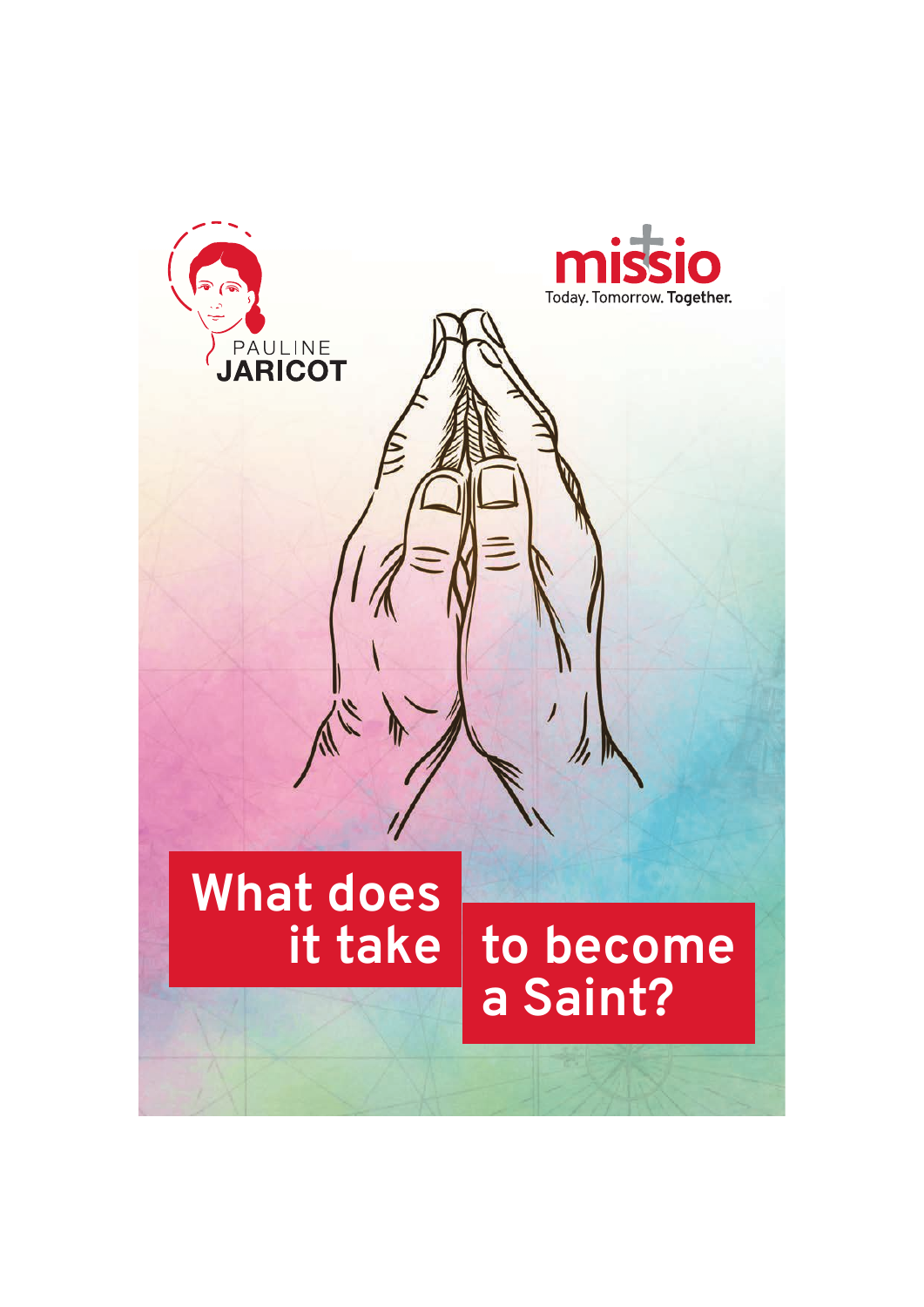# A remarkable lay woman with formidable faith!

**Pauline Jaricot had a passion for mission and was fervently committed to supporting the missionary activities of our Church. Her love, determination and vision created the Association for the Propagation of the Faith (APF), which forms the backbone of Missio's work through the Red Box with our partners – the Mill Hill Missionaries.** 

**Through you, our global Church can continue to show the love of Christ to everyone, especially those in greatest need. Our wonderful network of prayer and charity continues to ensure missionaries are provided with the spiritual and material support they require to enable local people to build and sustain their own faith communities.**

**You are following in Pauline's footsteps; echoing her love for those who suffer and providing the gift of faith to those who are yet to hear the Good News.**

Thank you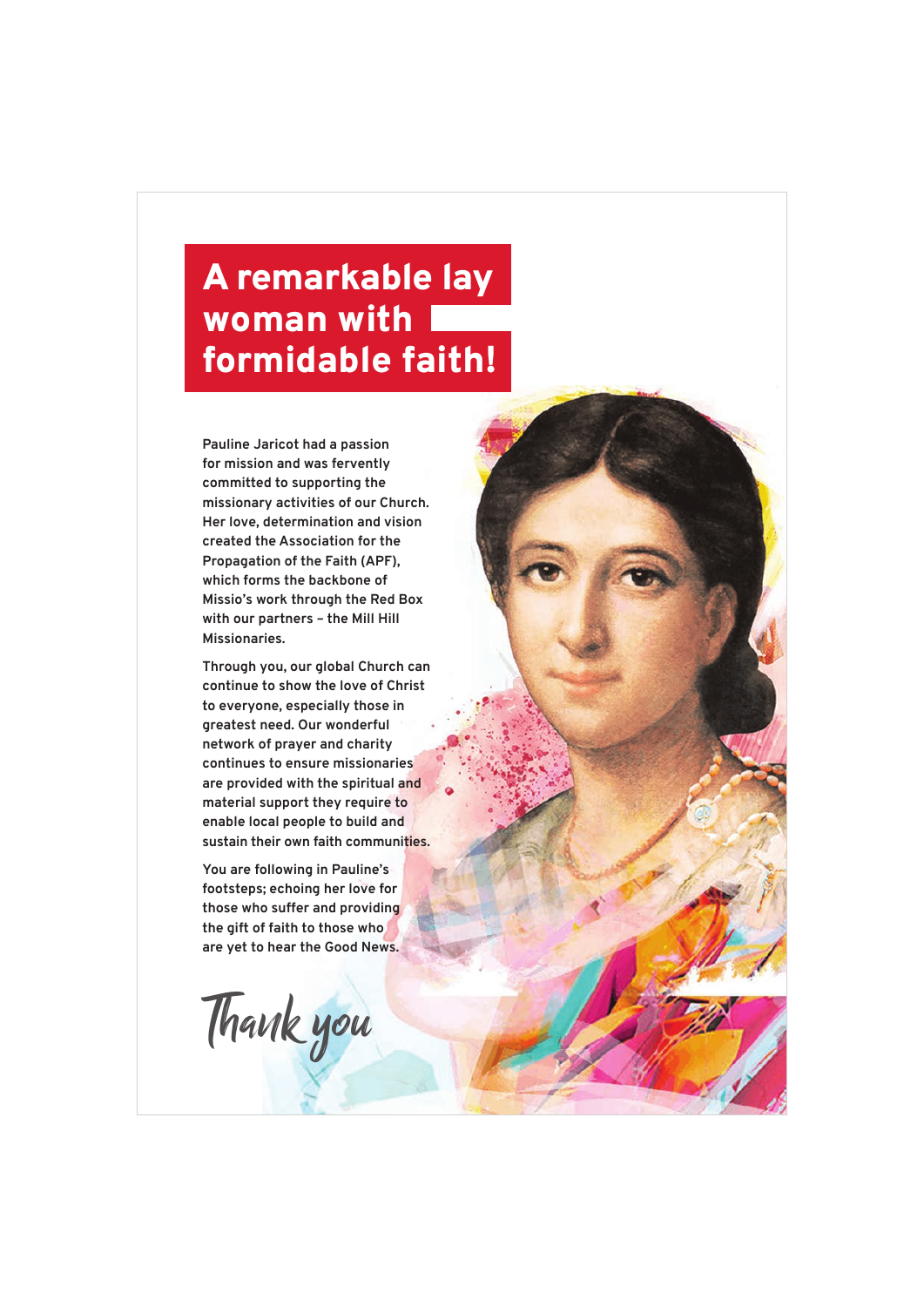## First miracle

**In May 2012, three-and-a-half-yearold Mayline choked on food and suffocated. Unable to resuscitate her, doctors explained that she was 'brain dead' and that she would die in the next few weeks.**

Upon hearing the news, students and parents of Mayline's school in Lyon, France decided to pray a novena for her recovery to Pauline Jaricot. Mayline lay in a coma, hooked up to respiratory machines and being fed through artificial means.

In July, her parents began looking for a child-sized coffin. Mayline, in her vegetative state, received the Sacrament of the Sick.

Soon afterwards the doctors were surprised to confirm that Mayline's condition had changed – indeed, she was coming back to life. Mayline was released from the hospital in December, fully healed.

Mayline's father shared: '*Before, I always wondered if prayers were being heard. This is proof that the power of prayer can move mountains. I thank Pauline Jaricot, God the Father, and Our Lady each and every day for this miracle. I will thank them to the end of my days*'.

Doctors have been unable to explain the change in her health. Mayline's parents are convinced of the intervention of Pauline Jaricot.

**A diocesan enquiry occurred in 2019, where a medical board validated the miracle of healing, and the theological commission certified the intervention of Pauline Jaricot in the full recovery of little Mayline.**

## Key dates

1799 Pauline Jaricot was born in Lyon, France

1822 Pauline created the Association for the Propagation of the Faith (APF)

1825 The English and Welsh branch of the APF was formed, now a part of Missio

1862 Pauline Jaricot died in Lyon, France

1922 Pope Pius XI gave the APF 'Pontifical' status

1963 Pauline declared 'Venerable' by Pope John XXIII

2020 The Congregation for the Causes of Saints issued a decree on the miracle through her intercession

2022 Pauline Jaricot's Beatification

## Becoming a saint

**We are all called to be saints. A saint is someone who has lived a virtuous, holy life; whose life is worthy of imitation. There are three steps to someone being officially recognised as a saint.** 

Venerable: their life is seen as having been lived virtuously.

Blessed: a miracle through the candidate's intercession is recognised.

Saint: a second miracle is recognised.

Mayline's miracle (see left) has led the way to Pauline Jaricot's Beatification. This is the next stage on the way to Pauline becoming a 'Saint'.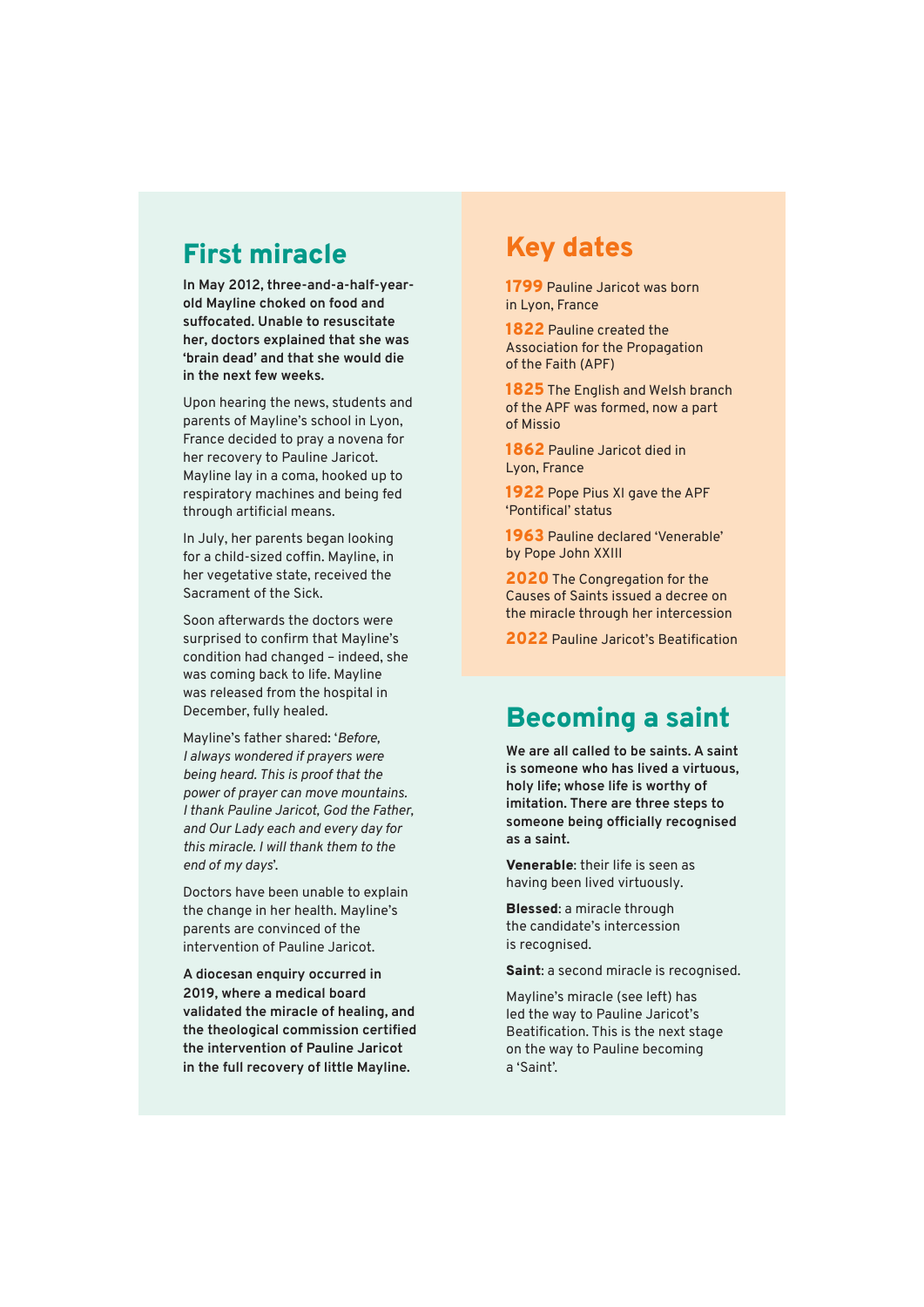

## A visionary woman

**Pauline came up with the idea of gathering people together in groups of ten, to pray for missionaries and to support the Church in mission areas by contributing a coin each week. This initiative quickly grew into an amazing international network, now known as Missio.** 

Pauline's life shows us that every prayer, however short, and every contribution, however small, is valued by God. By joining together, we really can transform our world.

## A woman of prayer

**Prayer was central to Pauline's life. As well as supporting missionaries financially, she encouraged people to pray for them.**

Pauline had a particular devotion to the rosary (see her rosary, left).

Please join us in praying for missionaries and the communities they serve.

You may wish to pray a decade of the rosary each day for the Pope's Prayer Intention, which you can find at **missio.org.uk/pray**

### The life of Pauline Jaricot



**Pauline is born during the French Revolution in Lyon, France**

**First Holy Communion at age 13**





**Private vow of chastity in the chapel of Our Lady of Fourvière after recovering from a severe illness, when she was 17**

**At age 19, Pauline established 'the collection of a penny for the missions' among the women working in her father's business, and so launching the first social missionary network**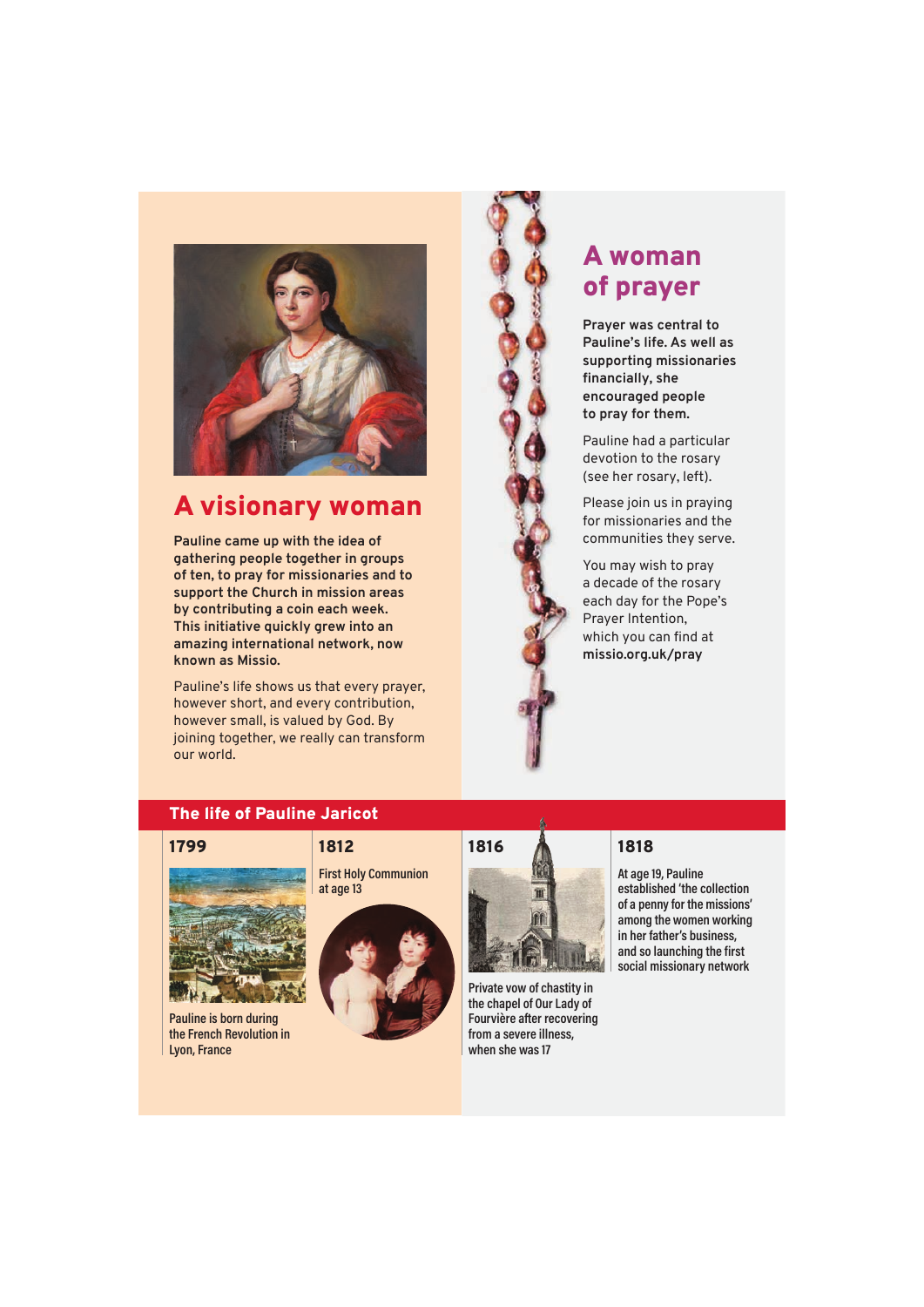# Let's think outside the Box!

If it is not possible for your Red Box to be collected or for you to take it to church, here are ways to 'think outside the Box':





Give online Go to **missio.org.uk/redbox**



### Give via text

Text **REDBOX 5** (to donate £5) or **REDBOX 10** (to donate £10) to **70085** *(This costs £5 or £10 plus your standard rate message)*



### Give via phone

Call us on **020 7821 9755** during office hours to donate with your credit or debit card

### 1822 1825 1826 1831

**Created the Association for the Propagation of the Faith (APF) at 23 years of age. One hundred years later, the APF received Pontifical status** 

**English and Welsh branch of the Association for the Propagation of the Faith formed, now a part of Missio**





**At the age of 27, Pauline created 'The Living Rosary'**

**Pauline suffered a serious heart attack caused by an aortic aneurysm at 31 years old. She was hospitalised at the Clinic of the Sisters of St Charles**